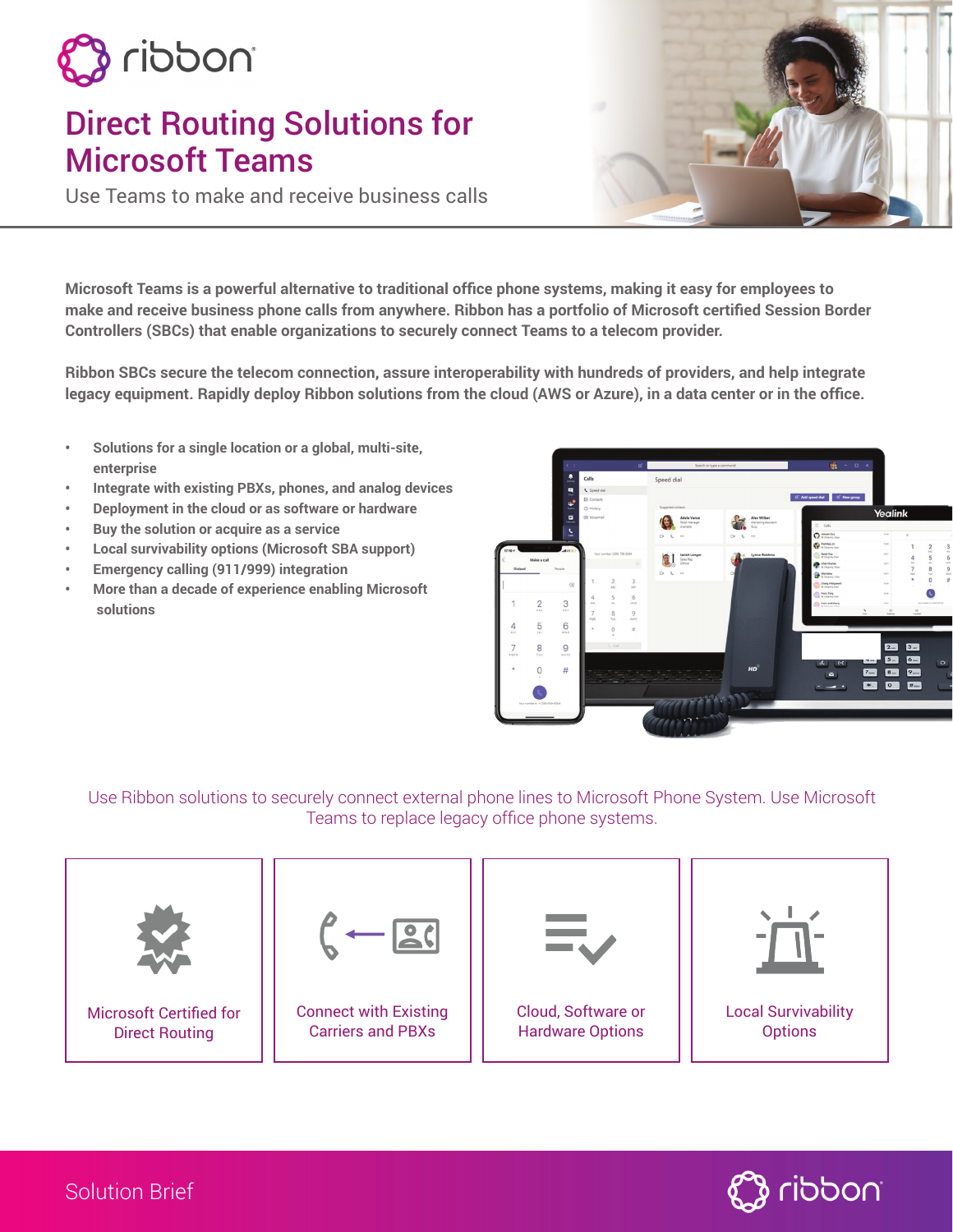## Getting Connected

## Using Teams to make phone calls  $-4$  key requirements:

- 1. Microsoft Phone System license in Microsoft 365 (typically included in the E5 package and an add-on for E3 & E1 – check your contract for details).
- 2. A telecom provider that offers IP phone lines (SIP Trunks) for Microsoft Direct Routing. Retain your existing telecom provider or seek out a new one.
- 3. A Microsoft-certified Session Border Controller instance to terminate the SIP Trunks. The SBC acts as a voice firewall and can mitigate interoperability issues.
- 4. A trained staff member or an IT professional that can assist with set-up of the solution.





### Use a Ribbon SBC to simplify a migration to Teams

- SIP Trunks for Direct Routing
- Redundant SIP Trunks for failover
- Analog/Digital trunks (FXO)
- Analog stations (FXS)
- Legacy PBX integration
- Contact center integration
- Simultaneous ringing (SIP forking)
- SIP phone/device support

## What is the SBC's Role in Direct Routing?

Microsoft requires a certified SBC to act as bridge between Teams and the telephone network. Ribbon's session border controllers provide multiple functions:



- Security  $-$  it acts as a voice-aware firewall and encrypts traffic to protect the voice traffic itself and to prevent bad actors from entering the data network via the voice network
- Interoperability not every SIP Trunking provider is identical, Ribbon's SBCs can adjust key parameters to make set-up easy and trouble-free
- Legacy Connectivity many organizations still have analog phones, elevator phones, door phones and fax machines. Ribbon's hardware–based SBCs have analog ports (FXS) to keep these assets working for years to come
- Migration often organizations want to slowly migrate to Teams, keeping their legacy PBX in place for weeks or even months or years. Ribbon SBCs can provide simultaneous ringing so that both Teams and the old PBX share connectivity.
- Resiliency or Fail over Ribbon SBCs have multiple options including WAN connection failover and Micsrosoft Survivable Branch Appliance (SBA) support to manage disruptions in service. These tools can keep your organization connected even if the unexpected happens.

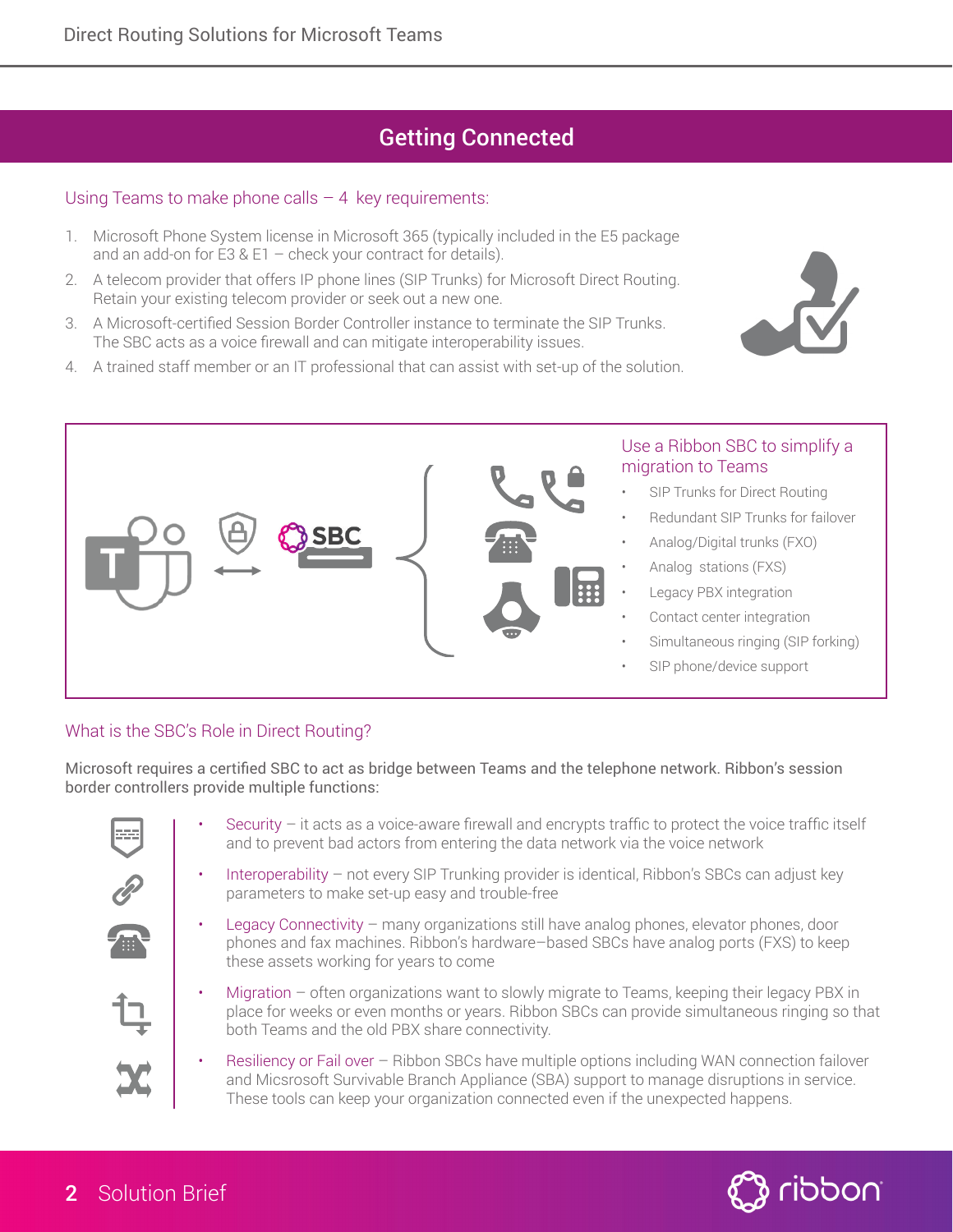## Getting Connected



*Premises-based SBC Software or Hardware*

#### • CapEx Software support & **Benefits** • Ideal for local PSTN connectivity • Easily deployed on availability options **Virtualized Software** • CapEx or OpEx • Software support & **Benefits** • Ideal for cloud PSTN deployments • AWS and Azure cloud options Low touch support availability options **Cloud Instance Ribbon Solutions** • SBC SWe Edge • SBC CNe Edge **Ribbon Solutions** • SBC SWe Edge • CapEx support & maintenance **Benefits** • PSTN 2000) deployment options (SBC **Hardware Ribbon Solutions** • SBC 1000 • SBC 2000 • EdgeMarc Portfolio • SBC 5400

**As a Service**

• OpEx

*Cloud-based SBC including "as a Service" options*

- Fully managed cloud
- Includes Teams user configuration

#### **Benefits**

- Includes Teams & PBX integration to SIP trunks
- 
- 

### **Ribbon Solutions**

Routing



Ribbon is the only Microsoft certified SBC provider that can deliver security solutions for any size organization, across multiple deployment models. From a small retail shop to a global enterprise Ribbon's Direct Routing solutions are more secure and more resilient than our competition.